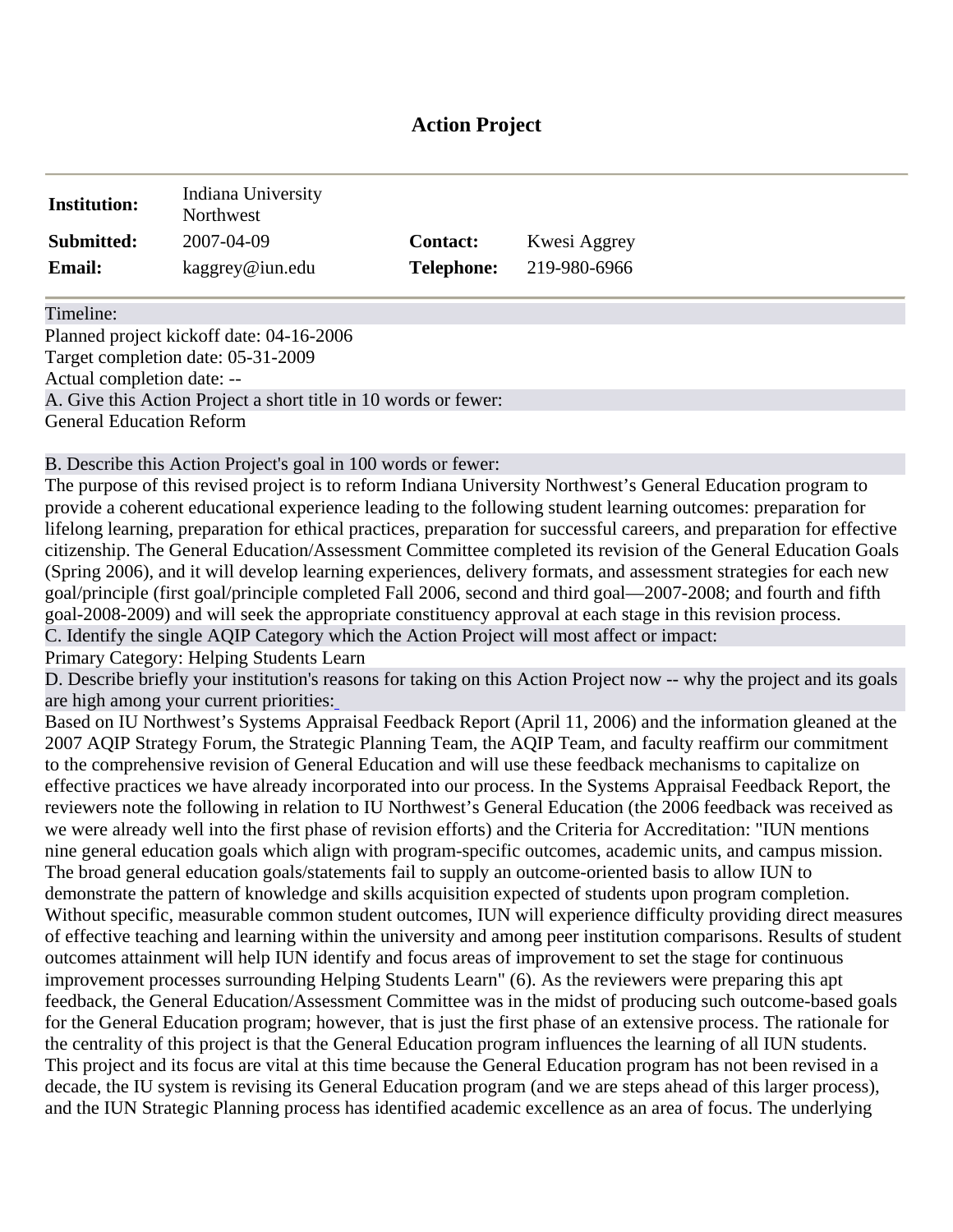rationale is to provide an education responsive to the needs of a 21st-century student in a global environment by providing experiences that lea[d to the a](http://www.aqip.org/actionproject/Help.php?helptext=2)chievement of the learning outcomes identified in the Vision. However, after attending the January 2007 Strategy Forum, we concluded that the General Education Project was too large and broad; therefore, we separated the assessment piece and developed it into an additional Action Project under the AQI[P "campa](http://www.aqip.org/actionproject/Help.php?helptext=3)ign" of "Helping Students Learn."

E. List the organizational areas - -insti[tu](http://www.aqip.org/actionproject/Help.php?helptext=2)tional departments, programs, divisions, or units -- most affected by or involved in this Action Project:

Academic Affairs, all academic units and departments, and student services

F. Name and de[s](http://www.aqip.org/actionproject/Help.php?helptext=3)cribe briefly the key organizational process(es) that you expect this Action Project to change or improve:

Program design and implementation/ Curriculum development: General Education Program will be revised, and those revisions will be implemented. Other programs may be revised to implement innovative general education initiatives; Course preparation: New courses will be designed and implemented, and faculty development opportunities will be offered; Budgeting: Funds will be provided for faculty development, course/program revision, and conference travel related to General Education; Planning: Faculty Organization General Education/Assessment Committee will develop drafts for faculty input and approval. As initiatives are approved by the Faculty Organization, they will be presented to the appropriate curriculum committees. The institution will also be planning at a strategic level to accommodate the necessary changes in such a revision process; Faculty development: The Academic Affairs office will make resources (funds, opportunities, speakers, etc) for faculty development available. The Faculty Organization General Education/Assessment Committee will help to c[oordinate](http://www.aqip.org/actionproject/Help.php?helptext=4) and design necessary faculty development opportunities; Advising: As the faculty revises the General Education program and the campus implements these revisions, advisors will be informed and oriented to these revisions so that students can be appropriately and effectively advised; and Co-curriculum development: Cocurricular components of an effective General Education program will be designed and implemented. G. Explai[n](http://www.aqip.org/actionproject/Help.php?helptext=4) the rationale for the length of time planned for this Action Project (from kickoff to target completion):

The rationale for the length of time planned for this Action Project is related to the natural progression through the following phases and the length of time necessary to effectively accomplish them: Phase One: Revise General Education Goals (Spring 2006--completed), Phase Two: Develop Outcomes, Learning Experiences and A[ssessmen](http://www.aqip.org/actionproject/Help.php?helptext=5)ts for Principle (Goal) #1 (Fall 2006--Spring 2007), Phase Three: Develop Outcomes, Learning Experiences and Assessments for Principle (Goal) #2 and #3 (Spring 2007—Spring 2008), and Phase Four: Develop Outcomes, Learning Experiences and Assessments for Principle (Goal) #4 and #5 (Fall 2008—Spring 2009).

H. Descri[b](http://www.aqip.org/actionproject/Help.php?helptext=5)e how you plan to monitor how successfully your efforts on this Action Project are progressing:

We will monitor the following processes [to assess](http://www.aqip.org/actionproject/Help.php?helptext=7) our progress: Faculty Organization decision-making and approval process, Curriculum committee(s) processes, Process of faculty input, Academic Affairs processes, Deans' Council processes, Processes of Faculty Development, and Processes of implementation of learning experiences and assessment.

I. Describe the overall "outcome" measures or indicators that will [tell you](http://www.aqip.org/actionproject/Help.php?helptext=7) whether this Action Project has been a success or failure in achieving its goals:

The outcome measure will include the approval of the revised goals and the implementation of learning experiences and assessment measures. Ultimately, the outcome measures that will indicate the success of this Action Project will be the result of stages slightly beyond the revision and implementation when we begin to assess the individual and specific student learning outcomes. See also Section G above.

J. Other information (e.g., publicity, sponsor or champion, etc.):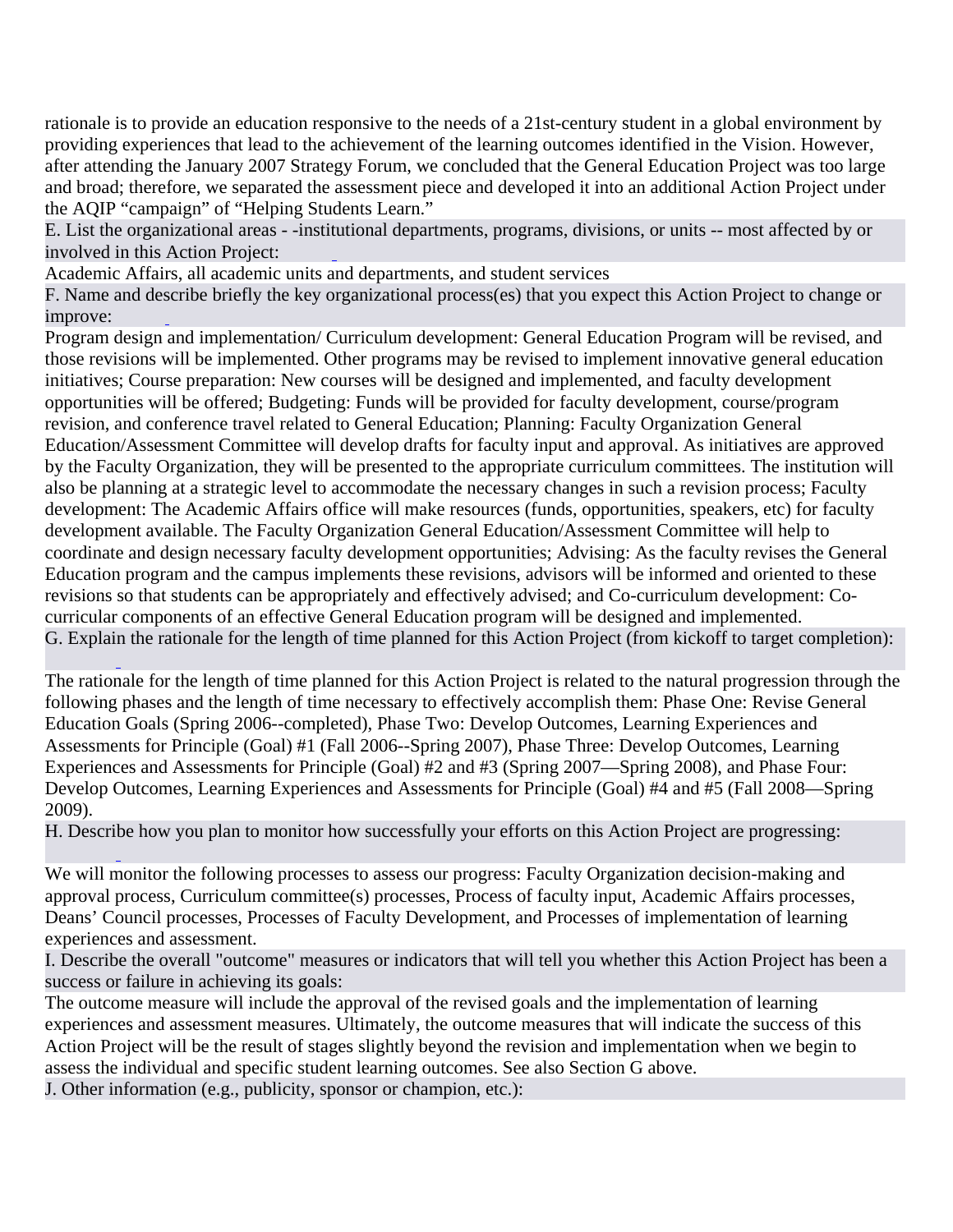We will keep our institution's attention [and ener](http://www.aqip.org/actionproject/Help.php?helptext=8)gies focused on this Project and its goals in the following manner: \* locate this project in faculty-driven committees and structures, \* provide funds for faculty development and course development, and \* provide institutional/administrative support of project. Note: This Action Project is a revision of one that we had previously posted. We needed to divide and revise the project; therefore, we retired it, we created two new related projects, and we are posting both.

K. Project Leader and contact person:

|        | Contact Name: Robin R. Hass Birky, Interim Associate Vice Chancellor for Ac |
|--------|-----------------------------------------------------------------------------|
| Email: | rohass@iun.edu                                                              |
| Phone: | 219-980-7126 Ext.                                                           |

# **Annual Update: 2007-09-12**

A. Describe the past year's accomplishments and the current status of this Action Project.

The General Education/Assessment Committee of the Faculty Organization is on track with the original timeline for this Action Project. First, this committee has successfully moved beyond the revision of the General Education Goals into five (5) General Education Principles that have been approved by the Faculty Organization. Then, the group developed the courses, outcomes, and assessment measures for Principle 1: Foundations for Effective Learning. These have also been approved by the Faculty Organization. Next, work is now in progress on the outcomes and assessment measures for Principle 2: Breadth of Learning. At the same time, the co-chairs of this committee have developed a comprehensive plan for the assessment of student learning outcomes in General Education as part of the campus's larger assessment plan (described also in the Action Project focusing on the assessment of student learning outcomes). *Review (10-01-07):*

Reforming General Education is a major undertaking. Your initial approach and your open-mindedness to change that approach in January 2007 provide strong evidence that you are taking this project seriously. It seems that the project is progressing nicely according to the revised timeline.

B. Describe how the institution involved people in work on this Action Project.

The General Education/Assessment Committee is necessarily comprised of representatives from each academic unit. Furthermore, the co-chairs consistently report the committee's work at the monthly meetings of the Faculty Organization and the meetings of the Deans' Council. The co-chairs also report to the Vice Chancellor of Academic Affairs on a regular basis. The group has used an electronic project site to house related documents and conduct asynchronous conversations: any campus constituent can join this project site. Furthermore, from the onset of this reform effort, the co-chairs have taken the following approach: gain feedback from everyone at every stage of the process, and gain necessary approval for each step in the process rather than waiting for a final vote on the whole program.

## *Review (10-01-07):*

The participation of faculty from multiple areas is an important step, as is the creation of an asynchronous project site. Give some consideration to adding a few non-academic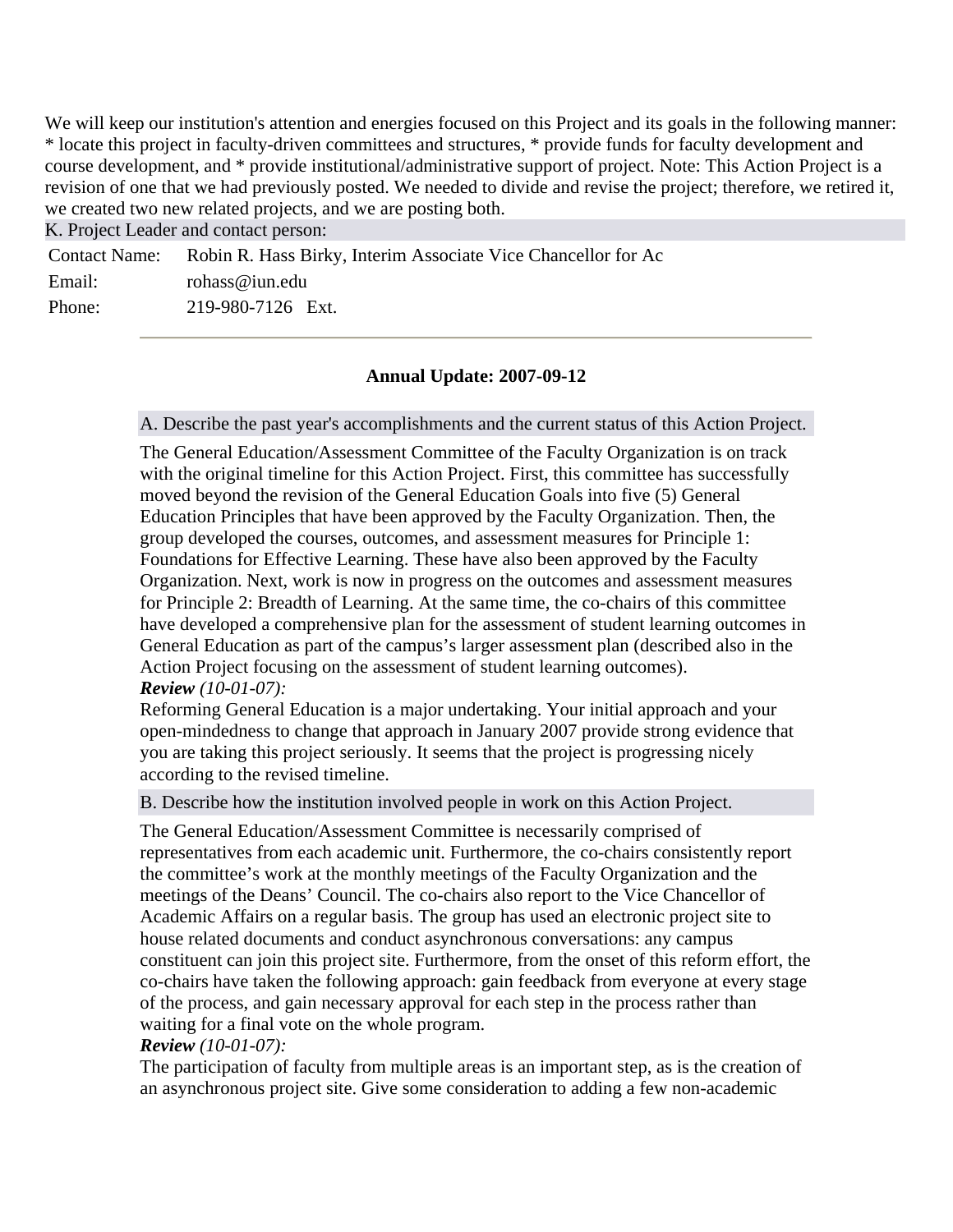personnel to the assessment committee (IT director, institutional research, registrar's office employees); this may help with the logistics of implementing the data-gathering and analysis system, and it also helps the non-academic part of the college understand the importance of General Education and assessment. Good decision on the incremental approach to getting approval; it is often easier to move people in "baby steps" than "giant steps."

# C. Describe your planned next steps for this Action Project.

As described in the Action Project itself, the next steps involve repeating certain processes. In other words, the committee will develop the outcomes, learning experiences, and assessment measures for each subsequent Principle. Additionally, the co-chairs have discovered the need for a General Education website where approved policies and working documents can be housed so that they are more easily accessible for those individuals who may not make the effort to enter the electronic project site. *Review (10-01-07):*

If you use a learning managment system like Blackboard or WebCT, you might be able to use that system to house a "course" where you can store approved policies, working documents, and manage asynchronous discussions. The "students" in such a course are faculty members / assessment committee members. It may be that you are using a formative-summative approach as you develop the outcomes and assessment measures; you may want to run a small-scale trial on some of the assessment measures before you fully implement the measures. Your "repeating certain processes" approach makes perfect sense.

D. Describe any "effective practice(s)" that resulted from your work on this Action Project.

The most effective practices that have been used in these reform efforts include the wide spread inclusion of individuals, the feedback loops, and the step-by-step approval process.

## *Review (10-01-07):*

While some of the changes that occur as a result of this process are difficult to document, it is important that you have recognized a most valuable part of this process is the conversations that the process causes. the wide particpation will also help when it comes to implementation.

E. What challenges, if any, are you still facing in regards to this Action Project?

The length of this process presents the challenge of keeping people committed to the reform efforts. The step-by-step approval process has helped us meet this challenge as it keeps individuals informed and involved at every stage. However, it should be noted, that keeping the enthusiasm for the project high and maintaining steady leadership will continue to be a challenge.

## *Review (10-01-07):*

You have recognized an important challenge. If you can find a way to celebrate small victories, it may help keep people motivated. Every so often, consider an informal session (or a part of a regular meeting) during which faculty share how the process has caused them to change some classroom practice, even if it seems like a minor change.

F. If you would like to discuss the possibility of AQIP providing you help to stimulate